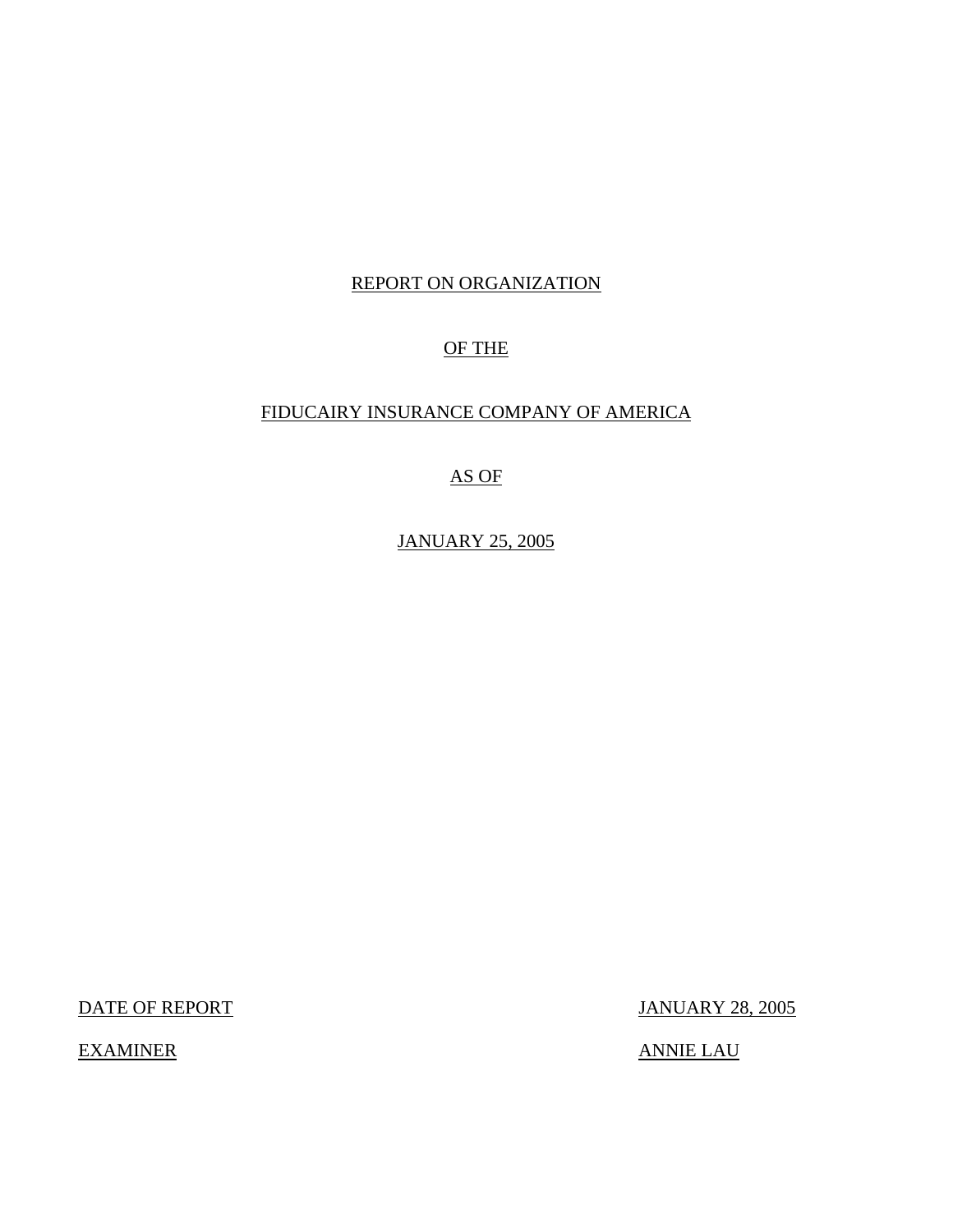| ITEM           |                                                                | PAGE NO.       |
|----------------|----------------------------------------------------------------|----------------|
| $\mathbf{1}$   | Scope of examination                                           | $\overline{2}$ |
| $\overline{2}$ | Incorporation                                                  | 2              |
| 3              | Capitalization and subscription                                | 5              |
| $\overline{4}$ | <b>Balance</b> sheet                                           | 6              |
| 5              | Reinsurance recoverables and loss and loss adjustment expenses | 7              |
| 6              | Losses                                                         | 7              |
| 7              | Reinsurance agreements                                         | 8              |
| 8              | Custodial agreement                                            | 9              |
| 9              | Authorization powers and minimum capital required              | 10             |
| 10             | Holding company system                                         | 10             |
| 11             | Conclusion                                                     | 11             |
| 12             | Summary of comments and recommendations                        | 12             |
|                | Affidavit                                                      |                |

# TABLE OF CONTENTS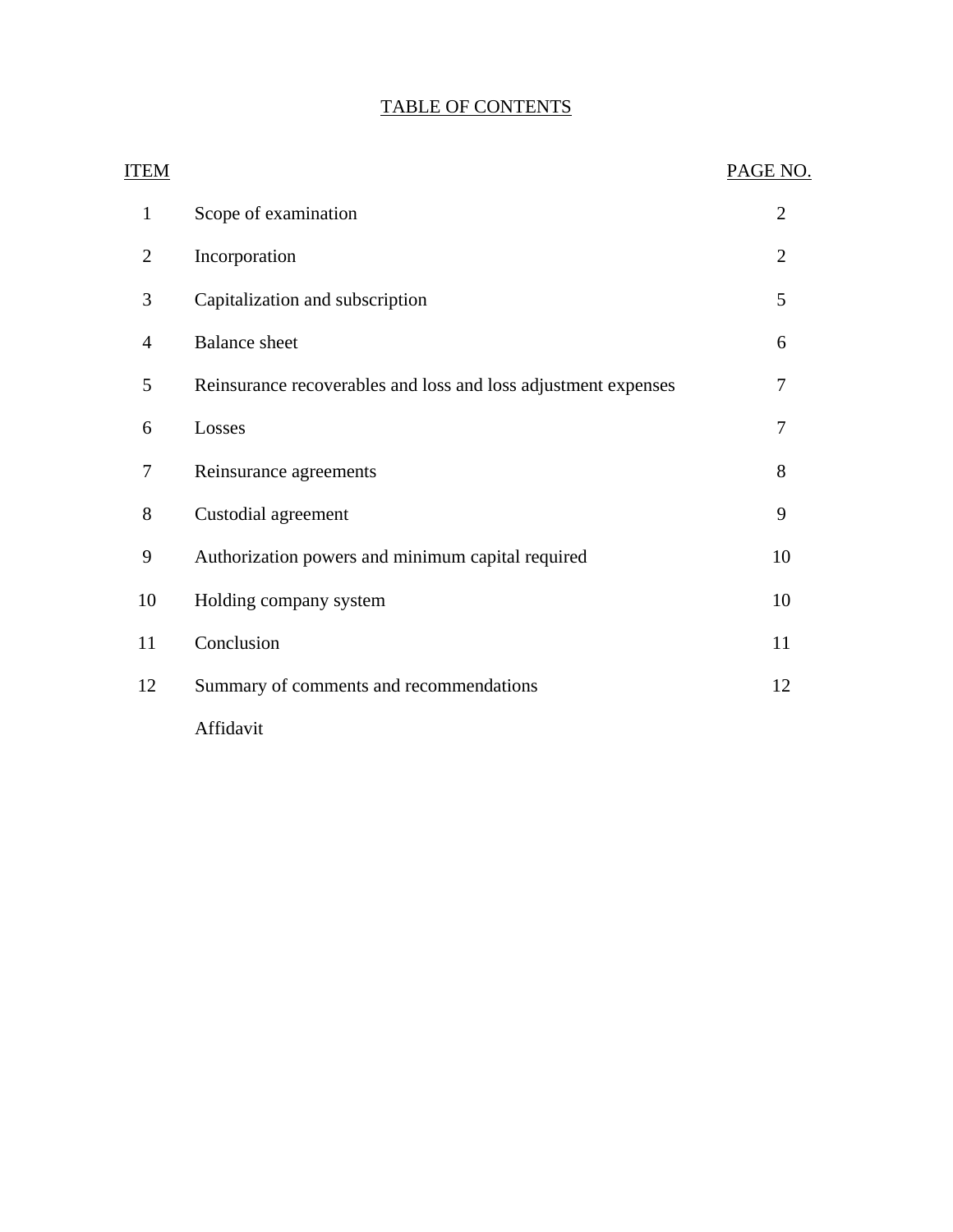

STATE OF NEW YORK INSURANCE DEPARTMENT 25 BEAVER STREET NEW YORK, NEW YORK 10004

January 28, 2005

Honorable Howard Mills Acting Superintendent of Insurance Albany, New York 12257

Sir:

Pursuant to the requirements of the New York Insurance Law, and in compliance with the instructions contained in Appointment Number 22277 dated January 18, 2005 attached hereto, I have made an examination on organization of Fiduciary Insurance Company of America as of January 25, 2005, and submit the following report thereon.

The examination was conducted at the Company's branch office at 45-18 Court Square, Long Island City, NY 10019. The Company's main office is located at 23-08 Jackson Avenue, Long Island City, NY 11101.

Wherever the designations "the Company" or "FICA" appear herein without qualification, they should be understood to indicate Fiduciary Insurance Company of America.

Wherever the term "Department" appears herein without qualification, it should be understood to mean the New York Insurance Department.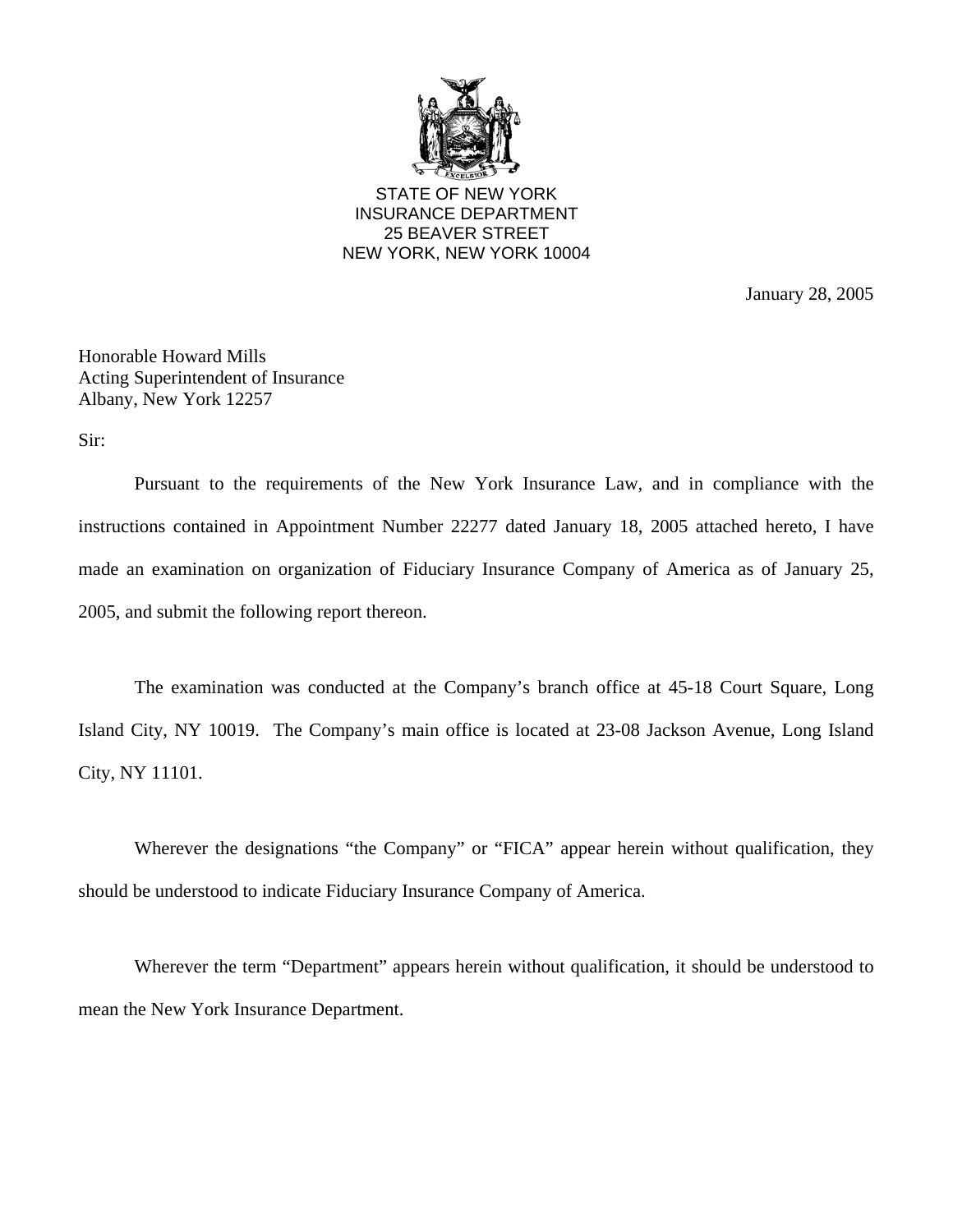### **1. SCOPE OF EXAMINATION**

<span id="page-3-0"></span>The examination comprised of a complete verification of the issuance of the Company's capital stock, the receipt of capital and surplus funds, and the determination of the Company's assets, liabilities, and surplus to policyholders. The corporate records examined were the declaration of intention and charter, the by-laws, the certificate of incorporation, the minutes of board of directors' and shareholders' meetings, the stock register, the custodial agreements, and reinsurance agreements entered into by the Company as of the examination date. In addition, an affidavit, appended hereto, was obtained from two officers of the Company indicating that the transactions noted in this report were lawful and bona fide.

#### **2. INCORPORATION**

Fiduciary Insurance Company of America was incorporated under the laws of the State of New York on October 24, 1977, as a stock accident and health company for the purpose of writing accident and health insurance and non-cancelable disability insurance. The Department approved the Company's declaration of intention and charter on the same date. FICA was licensed to transact insurance business in New York State on November 17, 1977. The Company's office was originally located in New York County, NY and was then moved to Rockland County, NY in 1999. The Department approved the amended charter reflecting the new Company location on January 12, 1999.

On September 24, 1999, Guardian Life Insurance Company of America ("Guardian Life") acquired FICA. On March 10, 2003, Transportation Risk Group, Inc. ("TRG") entered into a stock purchase agreement with Guardian Life to purchase FICA. The transaction was finalized on February 26, 2004. The Company again moved its location from Rockland County to Long Island City, New York in May 2004.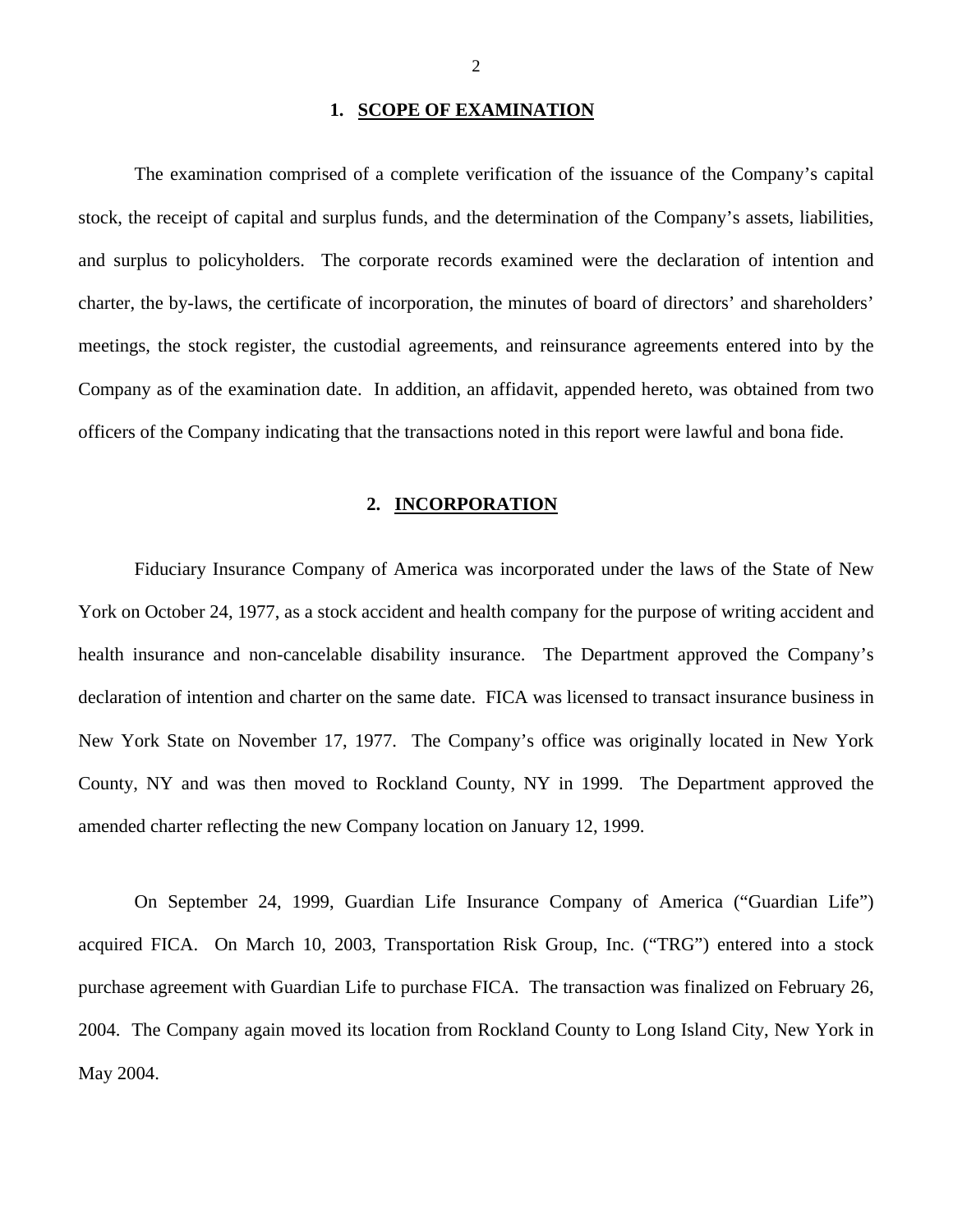Ownership of FICA was transferred from TRG to the Kodogiannis Group on December 23, 2004. The Kodogiannis Group consists of four members of the Kodogiannis family each owning 25% of FICA. On December 23, 2004, Kodogiannis Group transferred all of FICA's common stock to Asphalia Holding Company USA, Inc. ("Asphalia") in exchange for all of the common stock of Asphalia. Asphalia is a holding company established by the Kodogiannis Group for the purpose of being the sole owner of FICA. Asphalia retired the outstanding shares of FICA common stock. FICA then issued 350 shares of Class A voting common stock and 650 shares of Class B non-voting common stock with par value of \$1,900 per share, receiving a consideration of \$4,350,994 from Asphalia.

On August 18, 2004, FICA submitted an application to the Department to amend its license to write the following additional lines of insurance as set forth in Section 1113(a) of the New York Insurance Law:

| Paragraph | Line of Business                                 |
|-----------|--------------------------------------------------|
| 3         | Accident & health                                |
| 13        | Personal injury liability                        |
| 14        | Property damage liability                        |
| 15        | Worker's compensation and employers' liability * |
| 19        | Motor vehicle and aircraft physical damage       |
|           |                                                  |

\*Subsequently withdrawn

In order to write these additional lines of business, FICA was required to convert from an accident and health company to a property and casualty company.

As of the examination date, the Company's board of directors was comprised of the following

fifteen members:

| Name and Residence                         | <b>Principal Business Affiliation</b>      |
|--------------------------------------------|--------------------------------------------|
| Charles Joseph Arcabasso<br>Long Beach, NY | President,<br><b>Bass Consulting Group</b> |
| George Bilasz<br>Middle Village, NY        | Retired Retail Food Merchant               |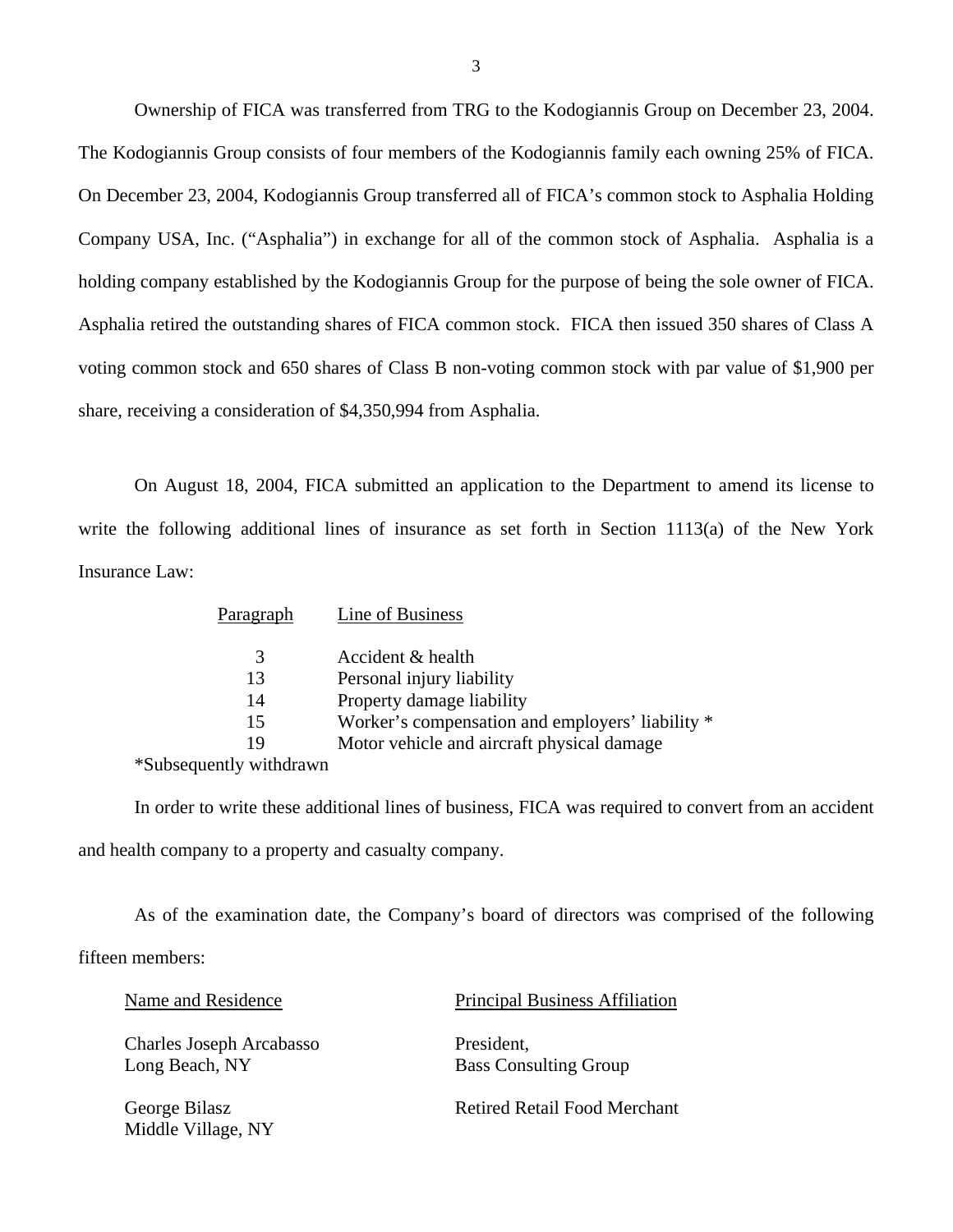#### Name and Residence

Sevasti Toula Frantzis-Lettas Nesconset, NY

John J. Hession, Esq. Copiague Harbor, NY

Joseph Horodecki Hicksville, NY

Stella Horodecki Elmont, NY

Barbara Kodogiannis Brooklyn, NY

Gus Kodogiannis Douglaston, NY

Hedy Kodogiannis Brooklyn, NY

Maria Kodogiannis Brooklyn, NY

Vincent Mistretta West Hempstead, NY

Sebastian Olszewski Flushing, NY

Catherine Pullo-Bilasz Middle Village, NY

Alan Renna Howard Beach, NY

Serafein Peter Skenderis Bayside, NY

#### Principal Business Affiliation

Controller, Fiduciary Insurance Company of America

Partner, Dougherty, Ryan, Giuffra, Zambito & Hession

Electrical Engineer, Kew Terrace, Inc.

Insurance Executive, Fiduciary Insurance Company of America

Insurance Broker, Fiduciary Insurance Company of America

Transportation Executive, Fiduciary Insurance Company of America

Transportation Executive, Fiduciary Insurance Company of America

Insurance Broker, Fiduciary Insurance Company of America

President, Fiduciary Insurance Company of America

Manager of Retail Petroleum Outlet, G&A Auto Center

Accounts Payable Supervisor, Metro Fuel Oil, Inc.

Auto Appraiser, Auto Survey, Inc.

Chief Executive Officer, Fiduciary Insurance Company of America

As of January 25, 2005, the principal officers of the Company were as follows: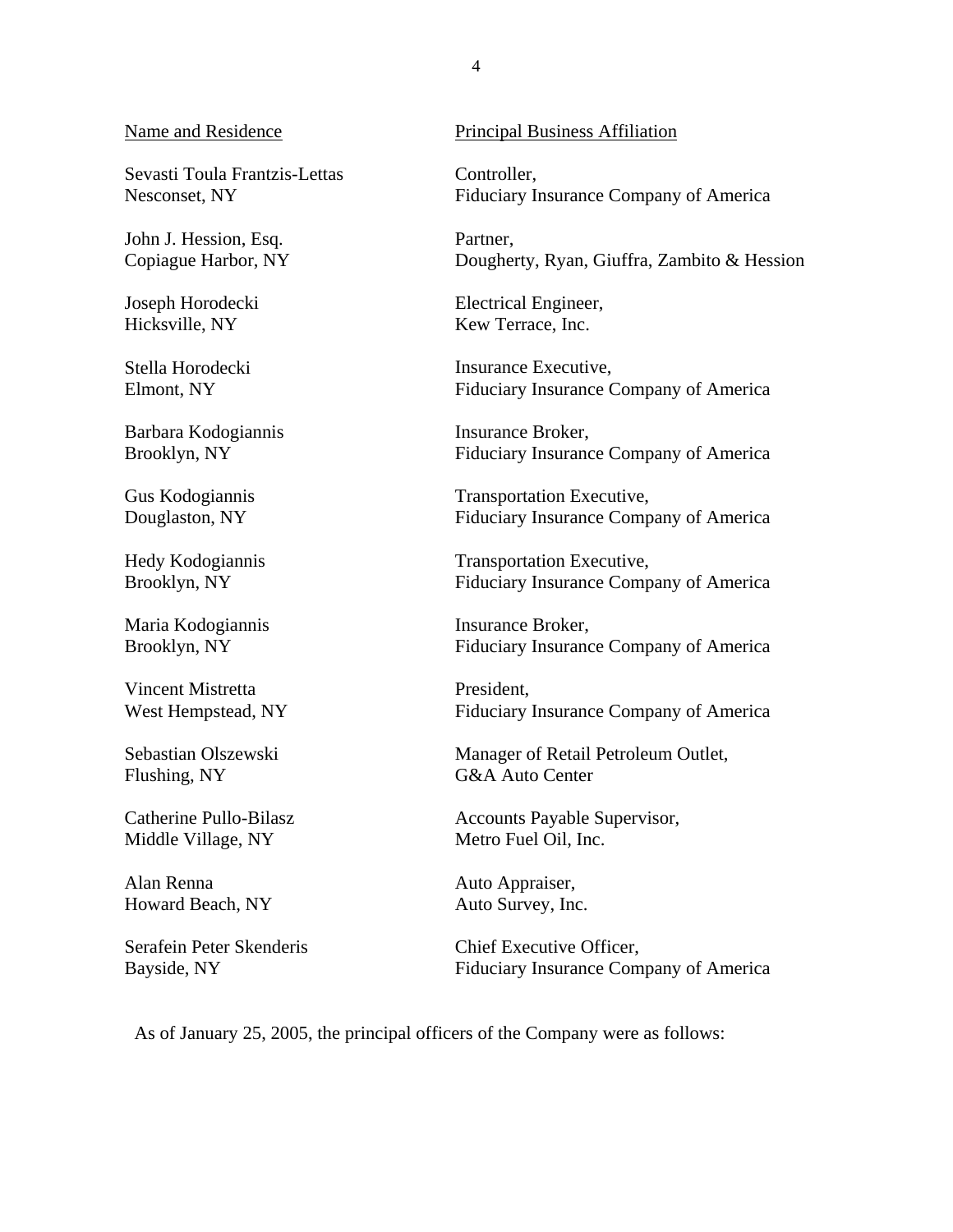| Name                                                                                                                                                                 | Title                                                                                                                                                                 |
|----------------------------------------------------------------------------------------------------------------------------------------------------------------------|-----------------------------------------------------------------------------------------------------------------------------------------------------------------------|
| Vincent Mistretta<br>Serafein Peter Skenderis<br>Charles Joseph Arcabasso<br>Sevasti Toula Frantzis-Lettas<br>Gus Kodogiannis<br>Hedy Kodogiannis<br>John J. Hession | President<br>Chief Executive Officer<br><b>Chief Financial Officer</b><br>Controller<br>Treasurer<br>Secretary<br><b>Executive Vice-President and General Counsel</b> |
|                                                                                                                                                                      |                                                                                                                                                                       |

#### **3. CAPITALIZATION AND SUBSCRIPTION**

Fiduciary Insurance Company of America ("FICA") is a wholly owned subsidiary of Asphalia Holding Company USA, Inc. ("Asphalia"). Each of the following individuals owns 25% of Asphalia: Gus Kodogiannis, Hedy Kodogiannis, Barbara Kodogiannis and Maria Kodogiannis.

FICA's authorized capital is \$1,900,000, consisting of 350 shares of Class A voting common stock with par value of \$1,900 per share and 650 shares of Class B non-voting common stock with par value of \$1,900 per share. All outstanding shares were issued to Asphalia Holding Company USA, Inc. on December 23, 2004, for a consideration of \$4,350,994. The difference between the consideration received and the par value of the common stock, \$2,450,994, was allocated to gross paid in and contributed surplus.

Fiduciary Insurance Company of America, within the Unites States, its territories and possessions".<br>Section 1314(a)(1) of the New York Insurance Law requires that any deposit with the Superintendent In order to fulfill the deposit requirements of Section 4104 of the New York Insurance Law, the Company has placed securities with a par value of \$500,000 in a custodial account in the name of "the Superintendent of Insurance of the State of New York in trust for the security of the policyholders of must be kept in a bank, trust company or national bank in this state. As of the date of this examination, the Company had not provided any evidence that it had complied with the requirements of Section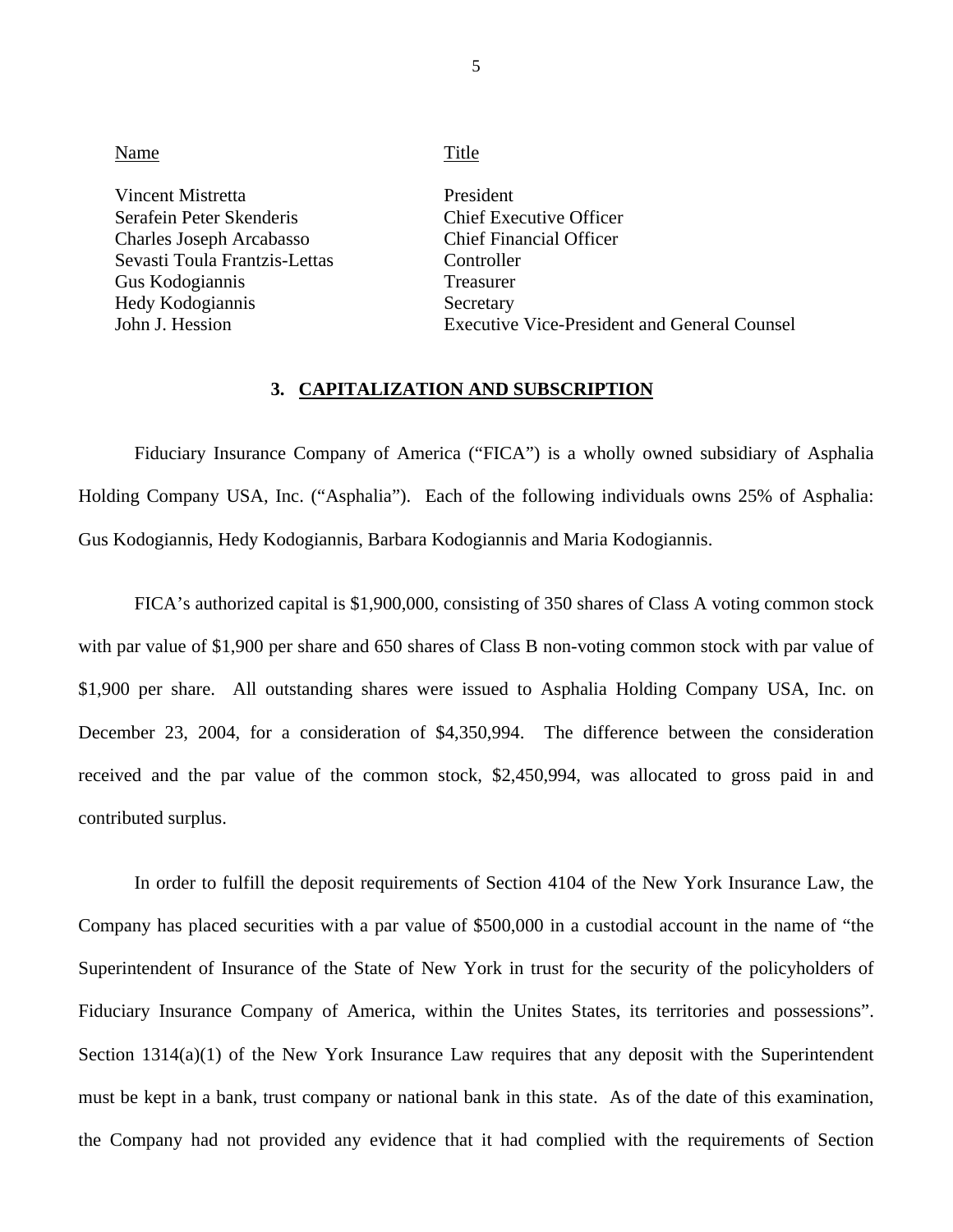1314(a)(1) of the New York Insurance Law. However, subsequent to the examination date, the deposit was moved to a custodial account with a New York State bank, as required by statute.

In addition, a confirmation with the Licensing Bureau of this Department indicated that the Company had only deposited \$150,000 of United States Treasury Bills in the state deposit account. The amount is \$350,000 less than the par value of assets confirmed by the custodian. It appears that the Company failed to notify the Department's Licensing Bureau of the additional deposit to the Superintendent's account.

#### **4. BALANCE SHEET**

The following shows the assets, liabilities and surplus as determined by this examination as of January 25, 2005:

|                                                                 |             | Examination                   |             | Company                             |                                   |
|-----------------------------------------------------------------|-------------|-------------------------------|-------------|-------------------------------------|-----------------------------------|
|                                                                 | Assets      | <b>Assets Not</b><br>Admitted | Assets      | Net Admitted Net Admitted<br>Assets | Surplus<br>Increase<br>(Decrease) |
| Cash and short-term investments*                                | \$4,277,463 | \$0                           | \$4,277,463 | \$4,277,463                         | \$0                               |
| Interest, dividends and real estate<br>income due and accrued   | 1,101       | $\boldsymbol{0}$              | 1,101       | 1,101                               | $\boldsymbol{0}$                  |
| Premiums and agents' balances in<br>course of collection        | 490,981     | (400,000)                     | 90,981      | 90,981                              | $\boldsymbol{0}$                  |
| Reinsurance recoverables on loss<br>and loss adjustment expense |             |                               |             |                                     |                                   |
| payments                                                        | 195,243     | (177, 464)                    | 17,779      | 195,243                             | (177, 464)                        |
| EDP equipment and software                                      | 79,683      | (79, 683)                     |             | 0                                   |                                   |
| Total assets                                                    | \$5,044,471 | \$ (657, 147)                 | \$4,387,324 | \$4,564,788                         | \$(177,464)                       |

\*NOTE: Subsequent to the examination date, the deposit was moved to a custodial account with a New York State bank.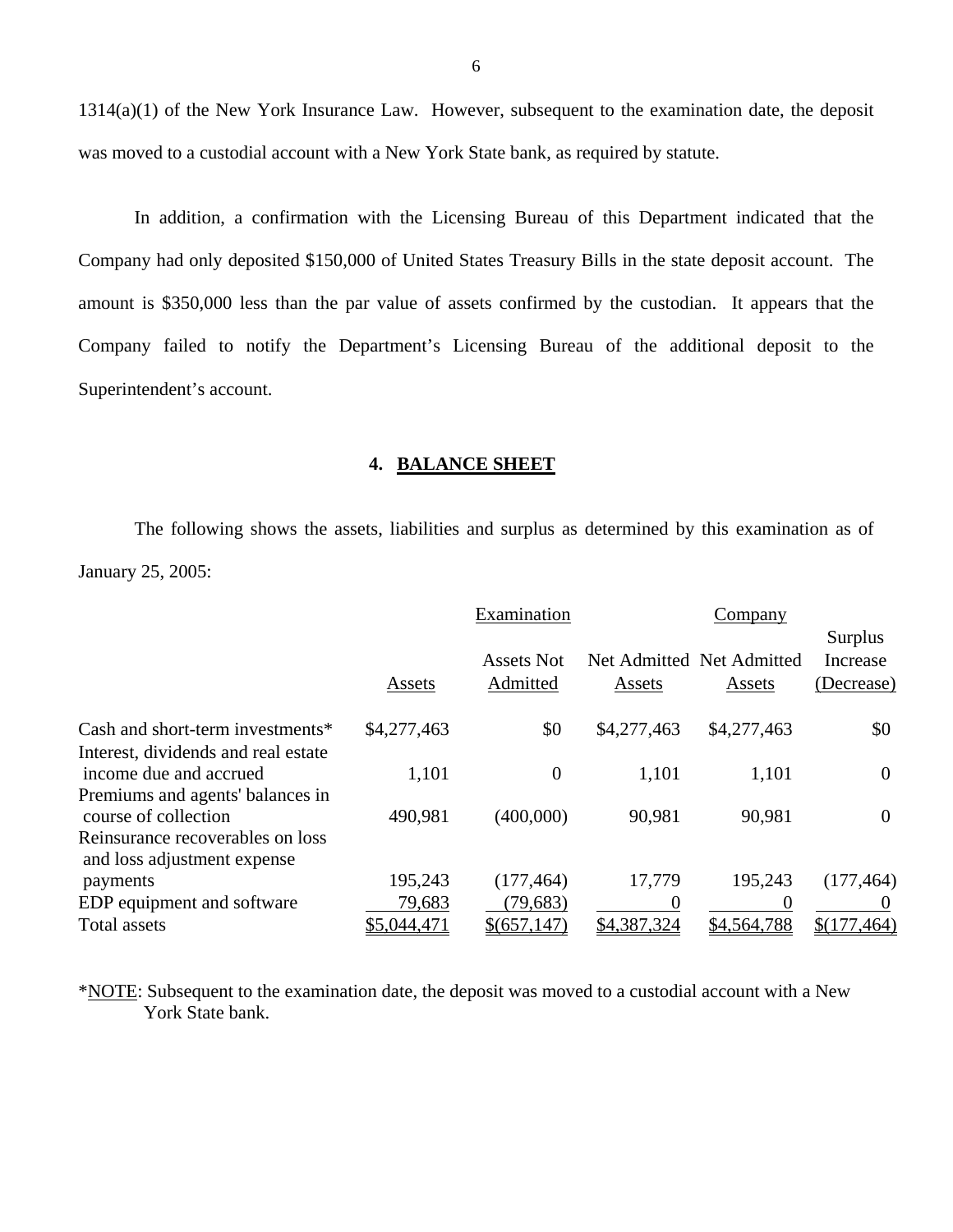<span id="page-8-0"></span>

| Liabilities, surplus and other funds              |             |                | Surplus<br>Increase |
|---------------------------------------------------|-------------|----------------|---------------------|
|                                                   | Examination | <b>Company</b> | (Decrease)          |
| Losses                                            | \$178,277   | \$356,554      | \$178,277           |
| Other expenses                                    | 1,166       | 1,166          | $\Omega$            |
| Taxes, licenses and fees                          | 2,632       | 2,632          | $\overline{0}$      |
| Current federal and foreign income taxes          | 755         | 755            | $\overline{0}$      |
| Unearned premiums                                 | 442,223     | 442,223        | $\theta$            |
| Ceded reinsurance premiums payable (net of ceding |             |                |                     |
| commission)                                       | 30,954      | 30,954         | $\theta$            |
| Aggregate writes-ins for liabilities              | 1,571       | 1,571          | $\overline{0}$      |
| <b>Total liabilities</b>                          | \$657,578   | \$835,855      | \$178,277           |
| <b>Surplus and Other Funds</b>                    |             |                |                     |
| Common capital stock                              | \$1,900,000 | \$1,900,000    | \$0                 |
| Gross paid in and contributed surplus             | 2,450,994   | 2,450,994      | $\Omega$            |
| Unassigned funds                                  | (621, 248)  | (622,061)      | 813                 |
| Surplus as regards policyholders                  | \$3,729,746 | \$3,728,933    | \$813               |
| Total liabilities, surplus and other funds        | \$4,387,324 | \$4,564,788    |                     |

## **5. REINSURANCE RECOVERABLE ON LOSS AND LOSS ADJUSTMENT EXPENSES**

The examination asset of \$17,779 is \$177,464 less than the \$195,243 reported by the Company as of the examination date. The Company erroneously reported reinsurance on ceded reserves as reinsurance recoverable on paid losses.

# **6. LOSSES**

The examination liability of \$178,277 is \$178,277 less than the \$356,554 reported by the Company. The examination decrease to the liability is a result of a reclassification of an amount that the Company had erroneously reported as reinsurance recoverable on paid losses.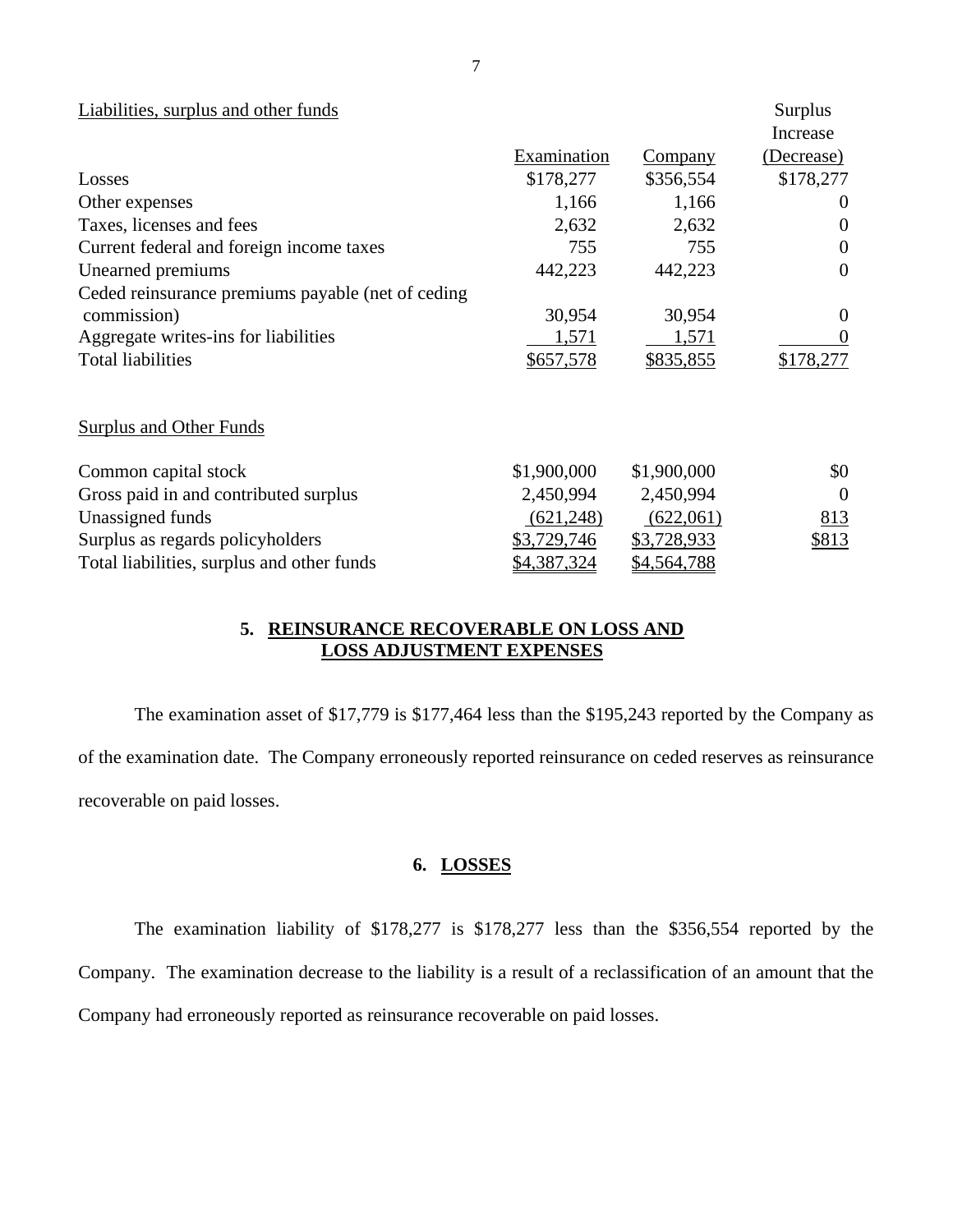#### **7. REINSURANCE AGREEMENTS**

<span id="page-9-0"></span>The Company has two reinsurance agreements with unaffiliated companies in effect as of the examination date:

#### (1) New York Disability Benefits Law Group Quota Share Reinsurance Contract

Effective December 1 2003, the Company entered into a reinsurance agreement with an authorized reinsurer whereby it cedes 50% of its liability under its New York Disability Benefits Law ("DBL") policies. The contract was effective December 1, 2003 and remains in effect until terminated.

#### (2) Automobile Liability Excess of Loss Reinsurance Contract

Effective October 1, 2004, the Company entered into an excess of loss reinsurance agreement with an authorized reinsurer. The contract has a term of one year and provides coverage for up to \$200,000 in excess of the Company's retention of \$100,000, subject to aggregate of 175% of the ceded premium per contract year. The implementation of the contract is contingent upon the Department's approval of Company's request to add personal injury liability insurance to its certificate of authority. The following clause is included in Article 2 paragraph D of the contract:

if the Company does not receive approval by January 1, 2005, from the New York State Insurance Department to amend its license such as to allow the Company to issue such policies, then this Contract shall be terminated back to inception and the Reinsurer will have no further obligation to the Company. In such event, the Reinsurer also agrees to refund to the Company, 80% of the first installment of the deposit premium payable on October 1, 2004…."

The Company paid the initial deposit premium of \$243,000 to the reinsurer on December 3, 2004 and obtained the reinsurer's permission to postpone the provisional termination date as set forth in Article 2 paragraph D of the contract from January 1, 2005 to April 1, 2005.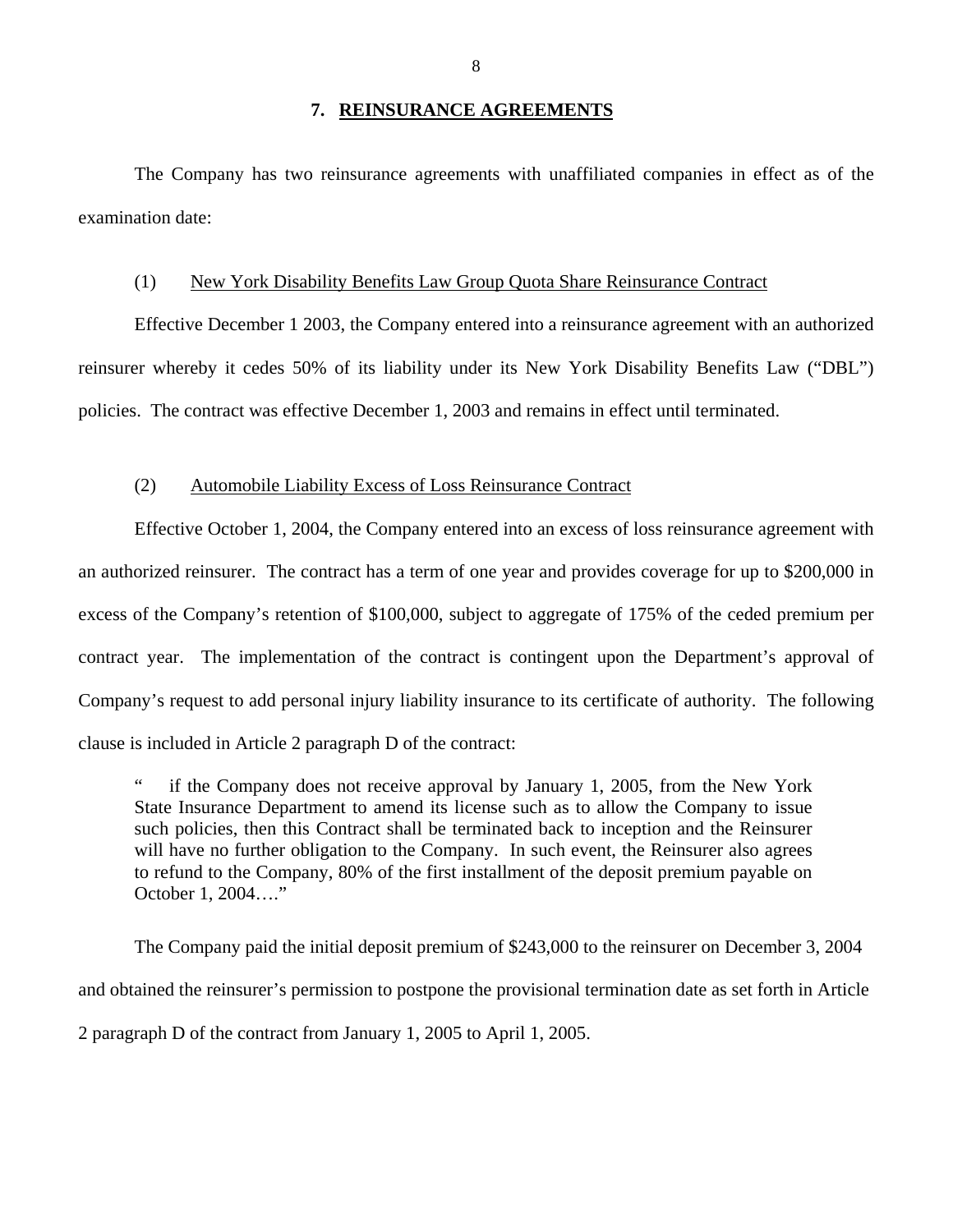## **8. CUSTODIAL AGREEMENT**

The custodial agreement entered between the Company and Comerica Bank is missing the following protective covenants set forth in Part 1-General, Section IV Subsection J-Custodial or Safekeeping Agreements of the NAIC Financial Condition Examiner's Handbook:

- f. That if the custodial agreement has been terminated or if 100% of the account assets in any one custody account have been withdrawn, the custodian shall provide written notification, within three business days of termination or withdrawal, to the insurer's domiciliary commissioner;
- g. That during regular business hours, and upon reasonable notice, an officer or employee of the insurance company, an independent accountant selected by the insurance company and a representative of an appropriate regulatory body shall be entitled to examine, on the premises of the custodian, its records relating to securities, if the custodian is given written instructions to that effect from an authorized officer of the insurance company;
- h. The custodian and its agents, upon reasonable request, shall be required to send all reports which they receive from a clearing corporation or the Federal Reserve book-entry system which the clearing corporation or the Federal Reserve permits to be redistributed and reports prepared by the custodian's outside auditors, to the insurance company on their respective systems of internal control;
- i. To the extent that certain information maintained by the custodian is relied upon by the insurance company in preparation of its annual statement and supporting schedules, the custodian agrees to maintain records sufficient to determine and verify such information;
- j. That the custodian shall provide, upon written request from a regulator or an authorized officer of the insurance company, the appropriate affidavits, with respect to the insurance company's securities held by the custodian;
- k. That the custodian shall secure and maintain insurance protection in an adequate amount.

It is recommended that the Company amend its custodial agreement to comply with the guidelines

set forth in the NAIC Examiner's Handbook.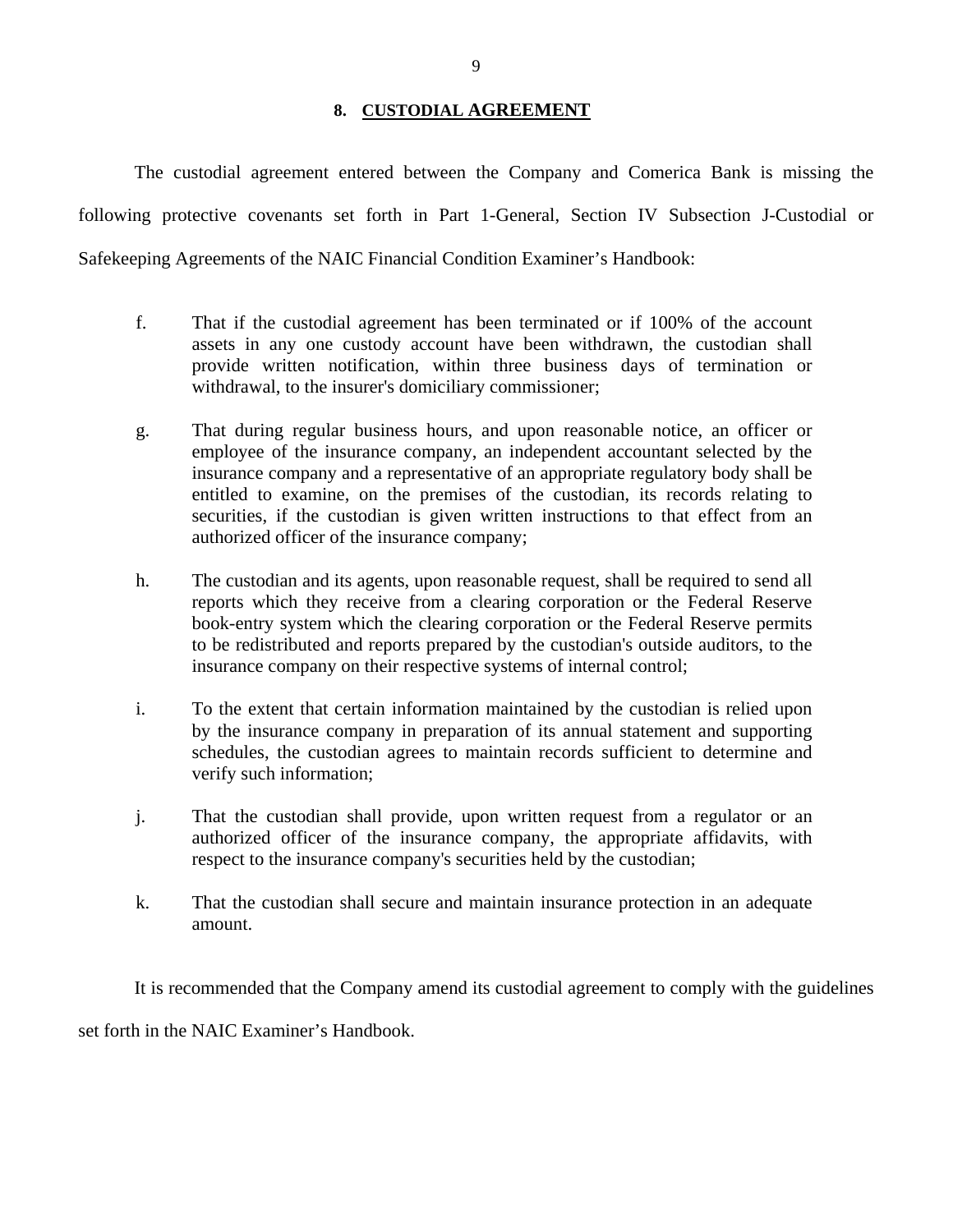#### **9. AUTHORIZATED POWERS AND MINIMUN CAPITAL REQUIRED**

<span id="page-11-0"></span>The Company is seeking to amend its license to transact the kinds of insurance as defined in the following numbered paragraphs of Section 1113(a) of the New York Insurance Law:

| Paragraph     | Line of Business                           |
|---------------|--------------------------------------------|
| $\mathcal{R}$ | Accident & health                          |
| 13            | Personal injury liability                  |
| 14            | Property damage liability                  |
| 19            | Motor vehicle and aircraft physical damage |
|               |                                            |

Based on the lines of business for which the Company is applying to write and the Company's current capital structure, and pursuant to the requirements of Articles 13 and 41 of the New York Insurance Law, the Company is required to maintain a minimum surplus to policyholders in the amount of \$900,000.

#### **10. HOLDING COMPANY SYSTEM**

FICA is wholly owned by Asphalia Holding Company USA, Inc. ("Asphalia"), a New York Corporation. Asphalia in turn is owned equally by four members of the Kodogiannis family.

The following is a chart of the holding company system at January 25, 2005: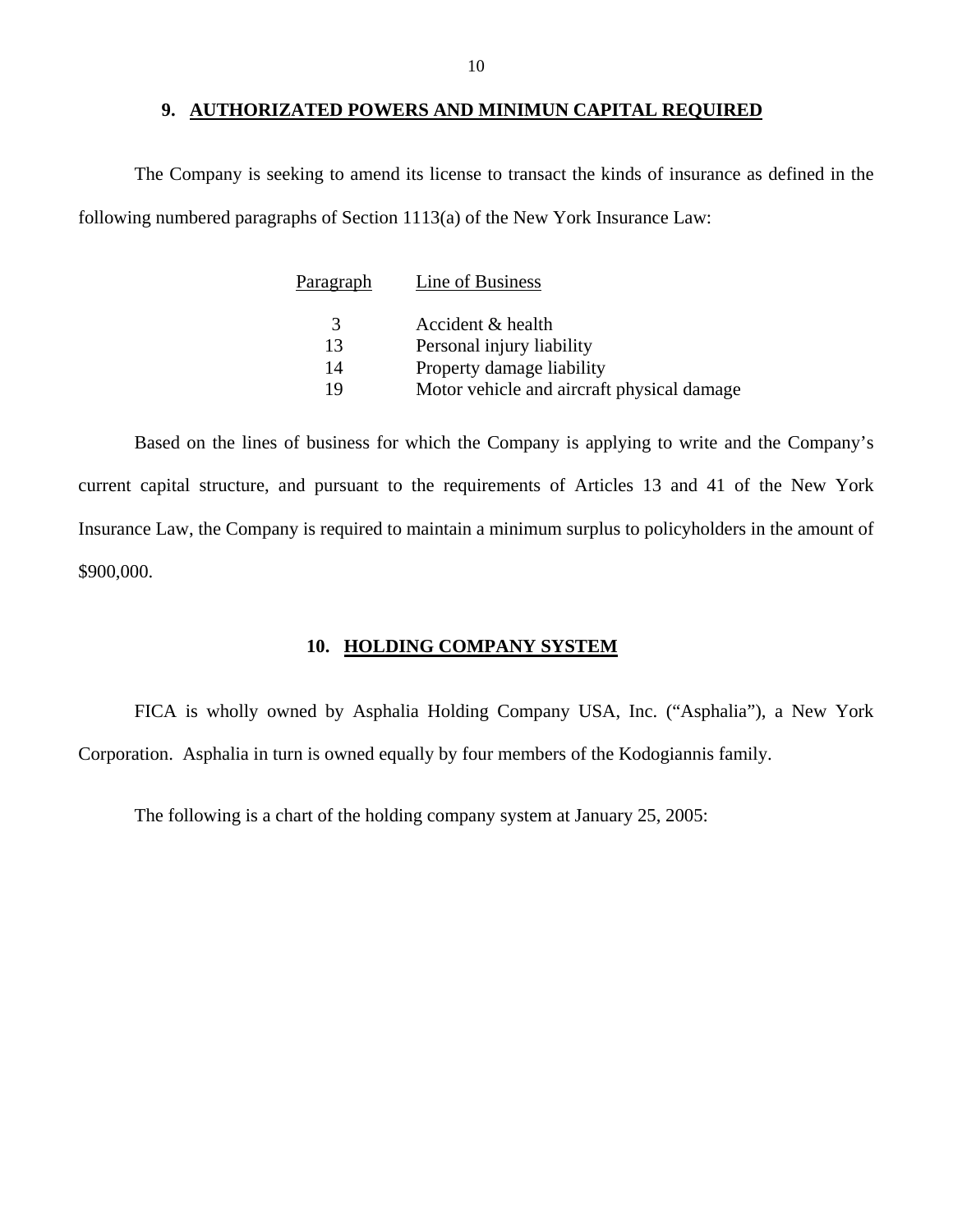

#### **11. CONCLUSION**

Based on the foregoing examination, it is concluded that the Company sold 350 shares of Class A voting common stock with a par value of \$1,900 per share and 650 shares of Class B non-voting common stock with par value of \$1,900 per share. These shares represented the total authorized and issued stock for which the Company received a consideration of \$4,350,994, of which \$1,900,000 represents capital and \$2,450,994 represents gross paid in and contributed surplus.

As of the date of this examination, the Company had not provided any evidence that it had complied with the requirements of Section  $1314(a)(1)$  of the New York Insurance Law. However, subsequent to the examination date, the deposit was moved to a custodial account with a New York State bank.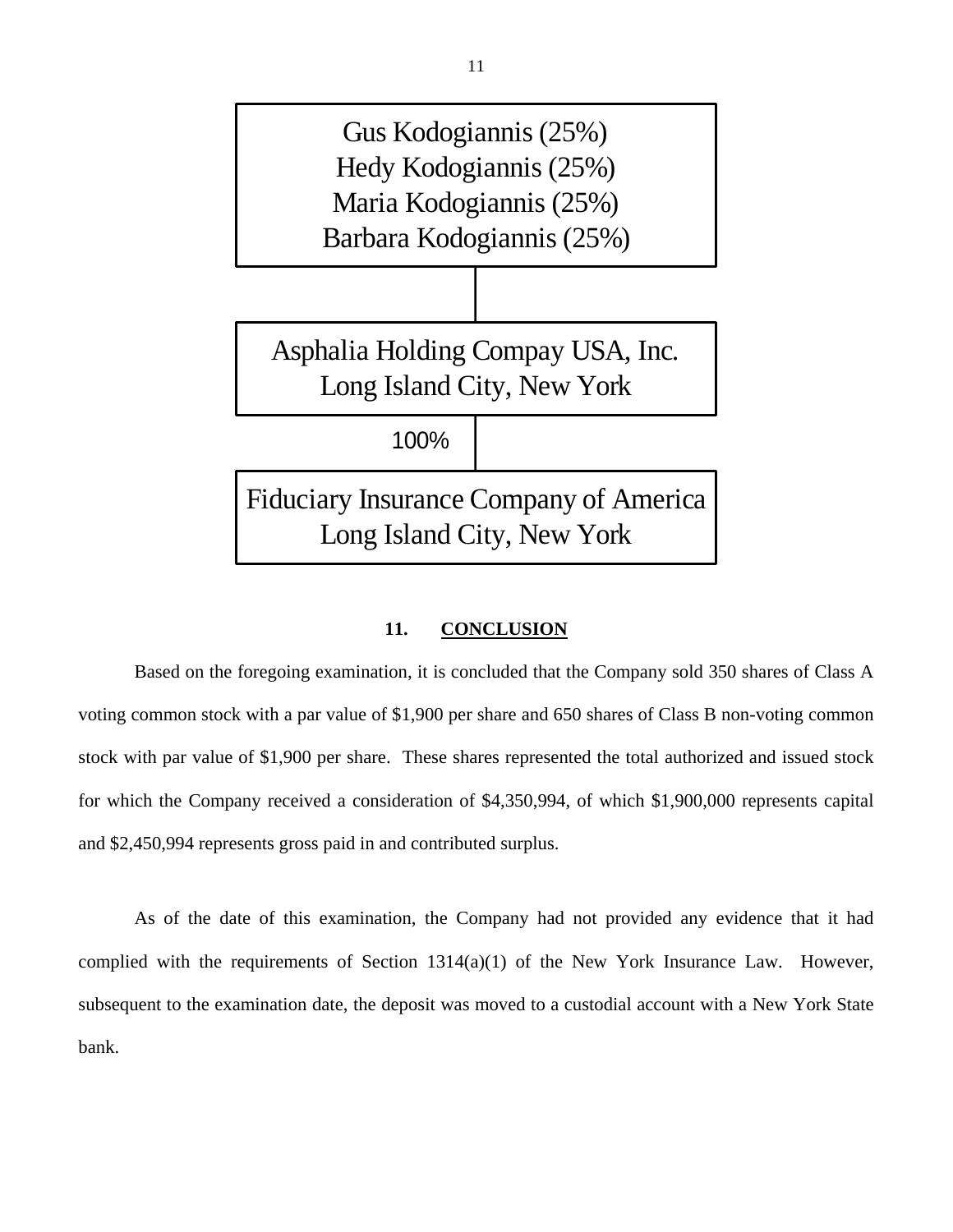## **12. SUMMARY OF COMMENTS AND RECOMMENDATIONS**

## <span id="page-13-0"></span>**ITEM**

## PAGE NO.

## **Capitalization and Subscription**

5-6 A. Capitalization and Subscription<br>As of the date of this examination, the Company had not provided any evidence that it had complied with the requirements of Section 1314(a)(1) of the New York Insurance Law. However, subsequent to the examination date, the deposit was moved to a custodial account with a New York State bank.

#### B. Custodial Agreement

It is recommended that the Company amend its custodial agreement to comply with the guidelines set forth in the NAIC Examiner's Handbook. 9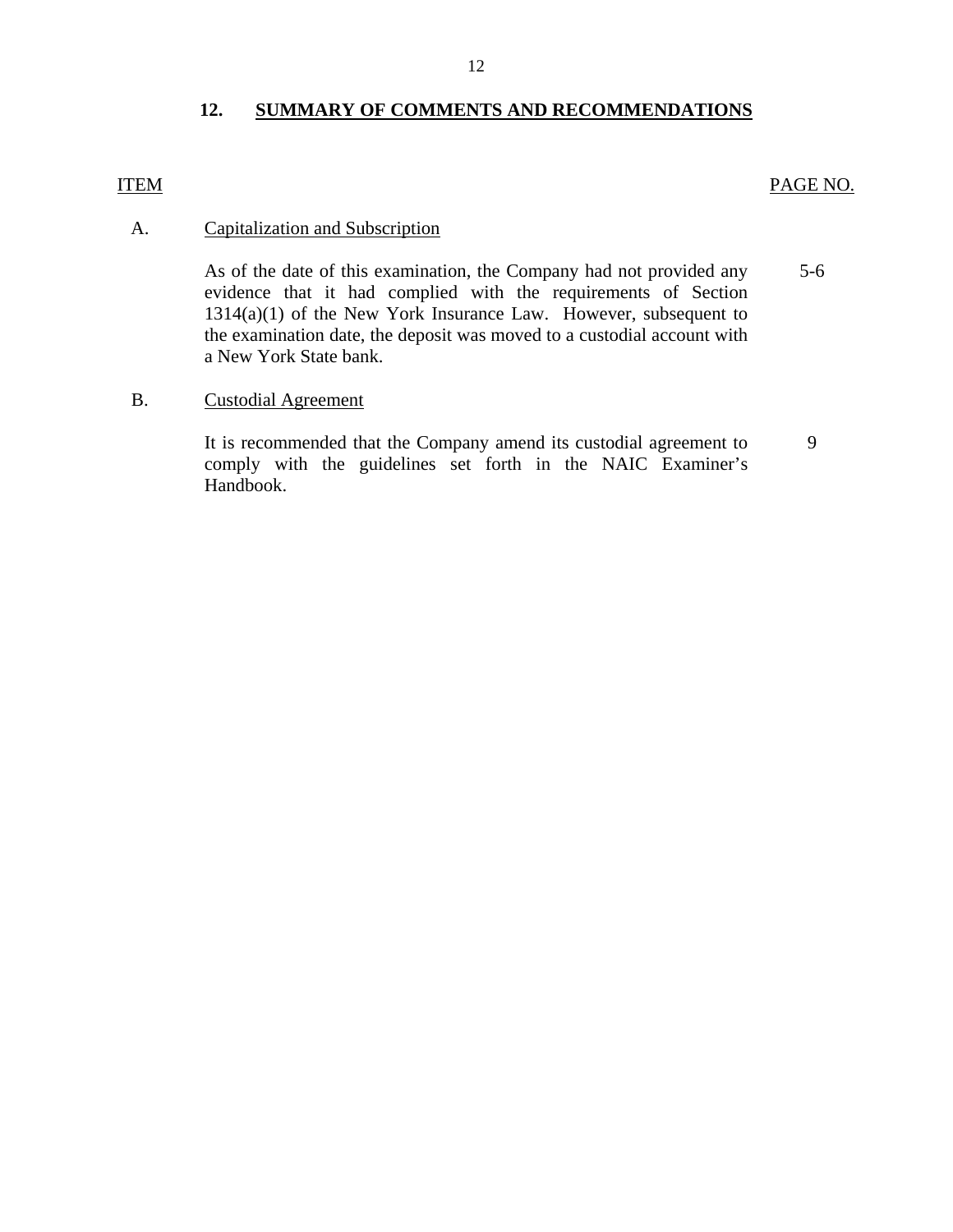Respectfully submitted,

 $\overline{a}$  $\overline{\phantom{a}}$ /S/

 Annie Lau, CFE Associate Insurance Examiner

STATE OF NEW YORK ) )SS: COUNTY OF NEW YORK )

ANNIE LAU, being duly sworn, deposes and says that the foregoing report, subscribed by her, is true to the best of her knowledge and belief.

 $\sqrt{S/}$ Annie Lau

Subscribed and sworn to before me

this  $\qquad \qquad \text{day of} \qquad \qquad .2005.$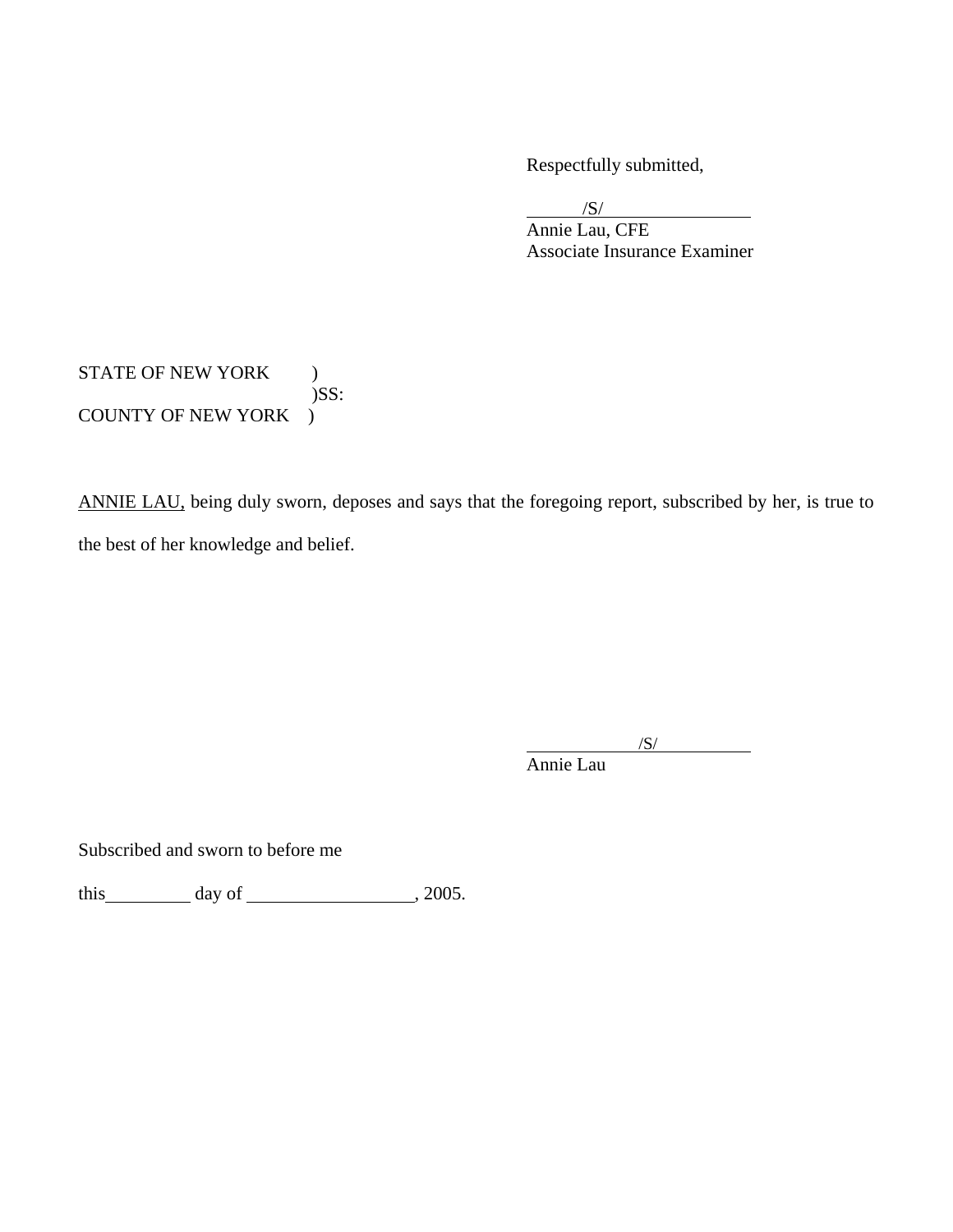#### STATE OF NEW YORK  $\qquad \qquad$  ) )ss: COUNTY OF KINGS )

The undersigned, each an executive officer of**Fiduciary Insurance Company of America,** (the "Company") duly sworn, depose and say under oath that, on the  $25<sup>th</sup>$  day of January 2005.

- (1) Each of the undersigned is an officer of the Company.
- (2) The Company's capital and surplus equals Four Million Three Hundred Fifty Thousand, Nine Hundred Ninety Four Dollars and Sixty-Nine Cents (\$[4,350,994.69\)](https://4,350,994.69), consisting of paid in capital of One Million Nine Hundred Thousand Dollars ([\\$1,900,000.00](https://1,900,000.00)) and contributed surplus of Two Million Four Hundred Fifty Thousand Nine Hundred and Ninety Four Dollars (\$[2,450,994.00](https://2,450,994.00)) (the "Capital" and "Surplus"). The Capital and Surplus is on deposit with Sterling National Bank, New York, New York.
- (3) No part ofthe Capital and Surplus has been withdrawn, pledged, or in any way impaired.
- (4) No part ofthe Capital and Surplus is to be invested or otherwise legitimately used or appropriated except for the sole and exclusive use and benefit ofthe Company.
- (5) There is no agreement or understanding, express or implied, made or existing between the Company and its officers, or any or either ofthem, or any other person or persons, to the effect or import that the money paid in by any stockholder shall be loaned or returned to it.
- (6) Neither the Company nor any of its officers is in any way, manner or form pledged or committed to make any investment, loan or disposition of the Capital and Surplus, or any part or portion thereof, which is not in strict conformity in all respects with the provisions ofthe Insurance Law of the State of New York.
- (7) The Capital and Sumfus is the property of the Company and is possessed by the Company in its corporate name and capacity for the benefit of its policyholders. Insurance Law of the State of New York.<br>
(7) The Capital and Surplus is the property of the Company and is possessed by the its corporate name and capacity for the benefit of its policyholders.

Prof BR SKENDERS - TOHN J. HESSION, Esq.

PETER SKENDERS<br>
Executive Officer Executive Vice-President and General Counsel

Swgrn to before me this  $\partial$ *S* day of January, 2005.

Notary Public

**JESSlCA MARTINEZ ,1otary** Public, State of **New York No. 01 MA6077594**  Qualified in Bronx County Commission Expires July 15, 2006